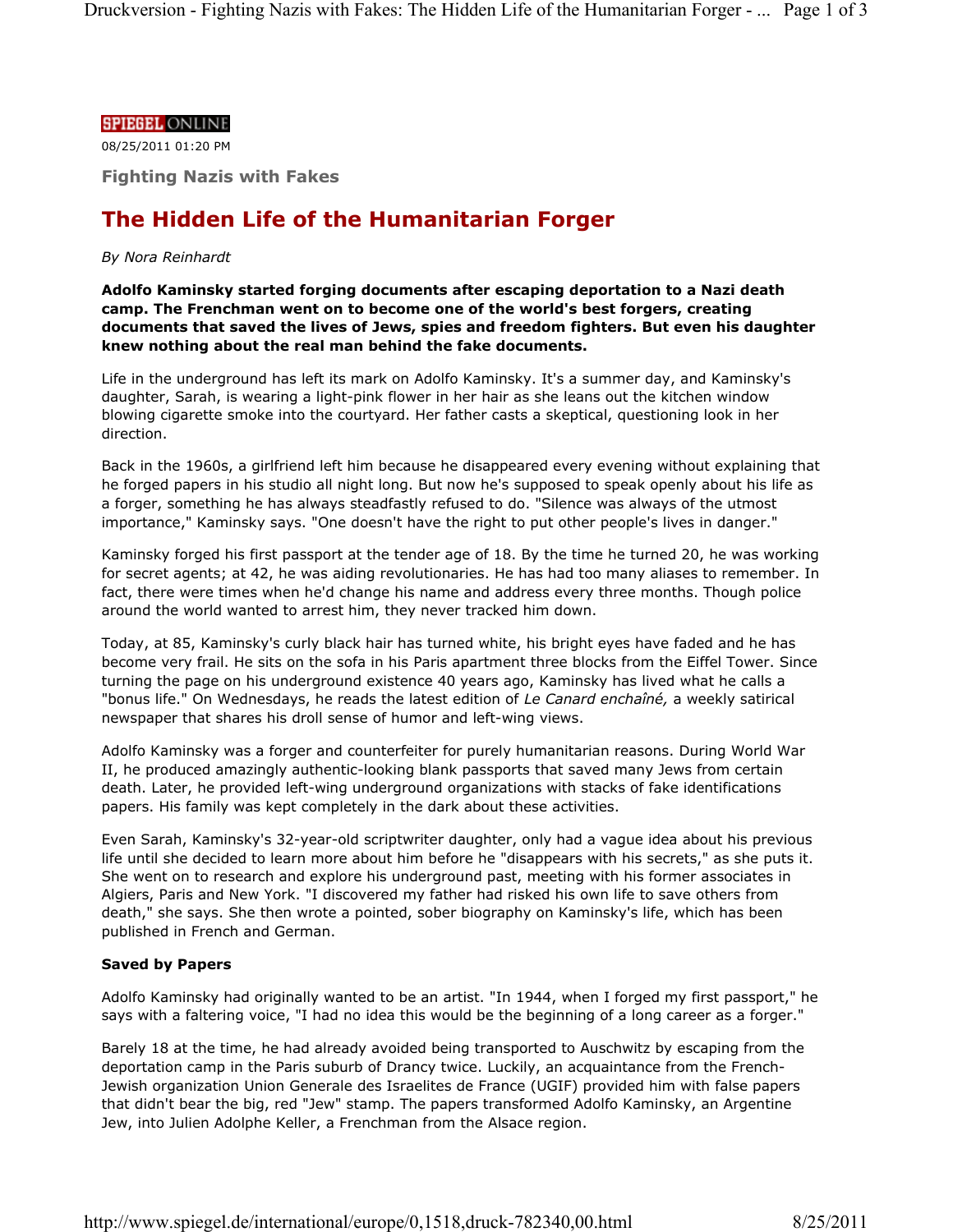The man who helped Kaminsky was named Marc Hamon, codename "Penguin." Hamon worked for an underground cell called "La Sixième." Kaminsky wanted to join the organization, but the group was initially much less concerned with his artistic abilities than with his loyalty. "They tested me for three days to see if I was of the talkative type," Kaminsky recalls. Then, as now, he wasn't.

# **The 'Fate Factory'**

Since solvents couldn't completely remove the "Jew" stamp from a real passport, Kaminsky started producing identifications papers from scratch. In fact, he even made the cardboard, paper, watermark, stamp, ink and photographs he would attach to the fake passports with a hole-punch. He then treated the forgeries with a special dust that made them look old. According to Kaminsky, the final product was indistinguishable from documents issued by the government printing office. "There were never any problems with my papers," he says.

Kaminsky's studio in Paris' Rue des Saint-Pères would go on to become the biggest supplier of forged documents for northern France and Belgium, churning out 30 to 50 of them a day and occasionally as many as 500 a week. Kaminsky and his associates were perfectionists and workaholics. "Momentary distraction can prove fatal," he says. "Every ID card meant the difference between life and death." As he later told his daughter, he felt like he was working on "a production line at a fate factory."

# **Haunted by Loss**

In the summer of 1944, "Penguin" -- Kaminsky's associate from La Sixième -- ordered papers for 300 children, including food stamps, birth and baptism certificates, and ID cards. He needed a total of 900 documents, all within three days' time. After working through two nights without sleep, Kaminsky passed out from exhaustion, leaving his friends to produce the rest.

Kaminsky later discovered that "Penguin" and a group of children had been deported to Auschwitz. "Neither he nor the children ever returned," he recounts in his daughter's book. To this day, Kaminsky doesn't know what happened. Was "Penguin" picked up carrying the forged papers? Was something wrong with the papers? Did someone tip off the police?

Even on this summer day in his own living room, Kaminsky prefers not to say how this made him feel. Instead, he gives only vague and somewhat confused responses.

"My father can't articulate his pain," his daughter Sarah says. While researching her book, she repeatedly asked what effect his work and the death of the children and his friend had had. But instead of answering directly, he would recount strange anecdotes whose meaning his daughter first had to decipher. "I think my father felt extremely guilty about Penguin's death'" she says.

Finally, Kaminsky admits this is true. "Oui," he says, "his death really depressed me. But, sad as it sounds, it wasn't that rare. We were used to having loved ones disappear and be murdered." Kaminsky's own mother was killed by the Nazis when he was just 15, shortly after the Germans marched into Paris.

# **The Freedom Fighters' Forger**

Even after the Allies liberated Paris, Kaminsky continued to work tirelessly in his studio -- as a photographer by day, as a forger by night. For a while, he supplied fake German ID cards to French intelligence agents tasked with going undercover in Germany to locate previously unknown concentration camps. It would be the only time in his life that Kaminsky earned money from his forgery work. "I always wanted to be free to turn orders down," he says.

In the mid-1950s, Kaminsky met American photographer Sarah Elisabeth Penn in Paris. When it came time for her to return to the States, he promised he'd follow and marry her. He never did. Instead of love, he chose to aid the most wanted man in France: French intellectual Francis Jeanson, a prominent supporter of Algeria's National Liberation Front (FLN) in its struggle to liberate Algeria from France. It wasn't until half a century later that Kaminsky's daughter explained to Penn why she had been stood up. Sarah says Penn responded: "I always knew he wasn't a bad person."